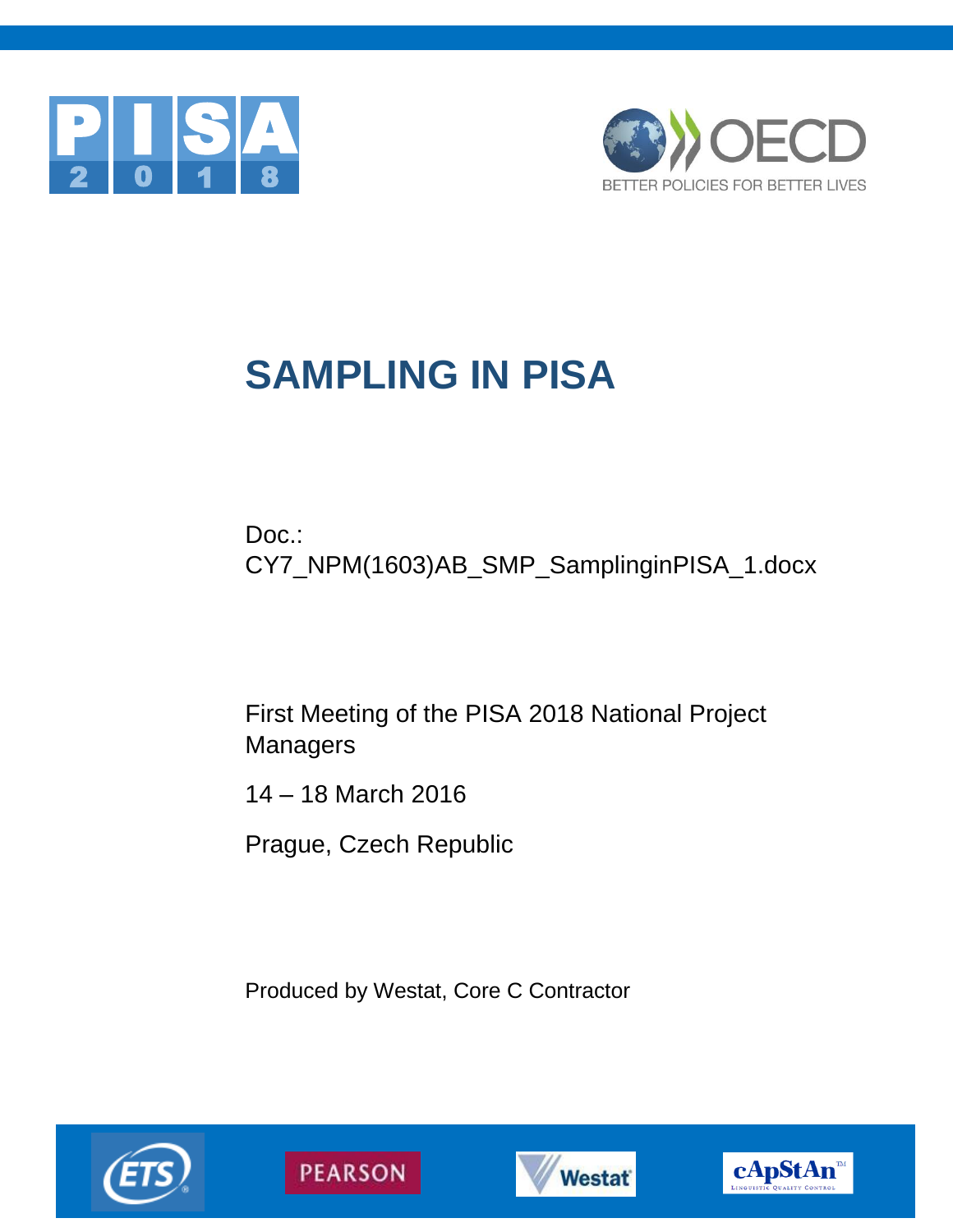## SAMPLING IN PISA

## **Section 1 - Target Population and Sampling Standards**

The operations in PISA are based on meeting the PISA standards.

Several of the standards refer to the PISA target population and to matters of sampling. Those for the 2018 Main Survey are found in the Appendix. The related sections following this one discuss the population definition, exclusions, and response rates.

## **Section 2 - Overview of the Main Survey**

The sampling plan for PISA begins with the definition of the PISA Target Population. The Target Population for PISA is students between 15 years and 3 (completed) months and 16 years and 2 (completed) months at the beginning of the testing period, attending educational institutions located within the country, and in grade 7 or higher.

Note that since the largest part of the PISA target population is made up of 15-year-olds, then "15 year-olds" is the term often used when referring to the PISA target population. **Where you see the term "15-year-olds" in this document, think "15-year olds and 16-year olds which are part of the PISA birth date population definition".**

Historically the age definition for PISA arises from operational considerations for the 2000 assessment. It was desired by the OECD and the participating countries that the assessments should take place in about April of 2000. For ease of implementation it was decided that the population to be surveyed in April 2000 would be of students born in 1984. This was the basis of the PISA definition of "15-yearolds", and the relationship between the birth dates of eligible students, and the timing of the assessment.

The student birth date definition needs to be adjusted according to the chosen time of testing so that the target population is between 15 years and 3 months and 16 years and 2 months of age at the beginning of the time of testing. This means that if the assessment is to be conducted throughout the month of April 2018, for example, the eligible population is defined as students born during 2002. If the testing is to take place in June 2018, the population is students born between March 2002 and February 2003 inclusive.

Variation of up to one month in this age definition is permitted so long as the birth date definition is maintained as a 12 month period. In particular, if the testing period is any 6 week period for PBA countries or 8 week period for CBA countries, between March 1, 2018 and May 31, 2018, the birth date population may be defined as students born in 2002. If no local factors dictate to the contrary, countries are encouraged to test within this time period and to use this population definition.

You will need to be alert to ensure that possible drift in the assessment period does not lead to an unacceptable birth date population definition. For example, a National Project Manager (NPM) might propose to test during the month of May, students born during 2002. This would be acceptable. But if in fact the testing period slips to become May to mid-June, the population will need to be changed to students born February 2002 to January 2003 (or March 2002 to February 2003 if preferred), as it is not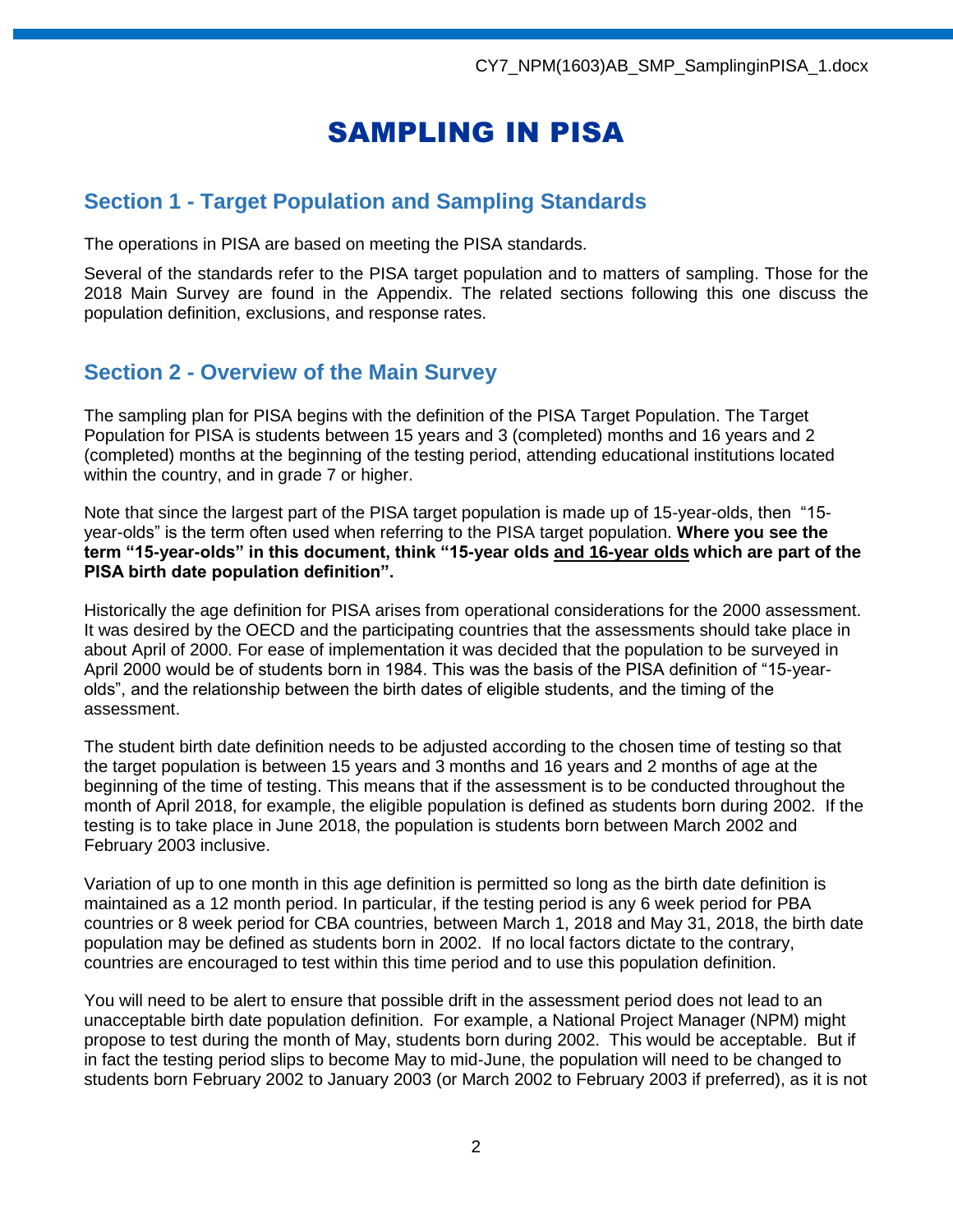acceptable to have testing in June with a birth date definition of students born in 2002. The FT Sampling Guidelines has more details on this.

Note that the MS PISA population definition and testing time should be decided first, and then the FT PISA population and testing time defined secondly, ensuring that there is no overlap between FT and MS students.

## **2.1. Exclusions**

Usually, practical reasons are invoked for excluding schools and students, such as increased survey costs, increased complexity in the sample design and/or difficult test conditions.

Exclusions can occur at the school level, i.e., entire schools are excluded, or within schools, i.e., specific sampled students within sampled schools are excluded. All such exclusions, at both the school level, and the within-school level, will need to be described and quantified for approval.

In PISA, exclusions from the target population are to be kept to a minimum. After all exclusions (school and within-school), the resultant population is required to cover at least 95% of the desired target population.

Difficulties raised by the existence of small schools, (i.e., those with few PISA-eligible students), or other schools where it is difficult or costly or not feasible to conduct assessments, are mainly addressed by modifying the sample design to reduce the number of such schools selected, rather than by exclusion.

Similarly, the exclusion of special education students and students with insufficient assessment language experience is to be kept to a minimum.

## *2.1.1. School-Level Exclusions*

A school may be excluded if it provides instruction only to students in the excluded categories defined under "within-school exclusions" (described in the next section), such as schools for the blind. The percentage of PISA-eligible students enrolled in such schools should be less than 2 percent.

An additional 0.5% of students may be excluded in schools as agreed upon with Westat, Core C, such as those in remote areas, as one example. Students in a very small language group provide another example.

## *2.1.2. Within- School Student l-Level Exclusions*

Within schools, all PISA-eligible students as defined by the population birthdates should first be listed. Sampled students who are deemed as excluded **will need to be retained**, and a variable maintained to briefly describe the reason for exclusion (see the PISA *School Coordinator* and *Test Administrator* manuals and the *Within-School Sampling* manual). Using this method, the size of the within-school exclusions can be well-estimated from the sample data, which is a requirement.

International within-school student exclusion rules are specified as follows:

 The student is functionally disabled in such a way that he/she cannot participate in the PISA testing situation. Functionally disabled students are those with a moderate to severe permanent physical disability. Functionally disabled students who can respond should be included in the testing.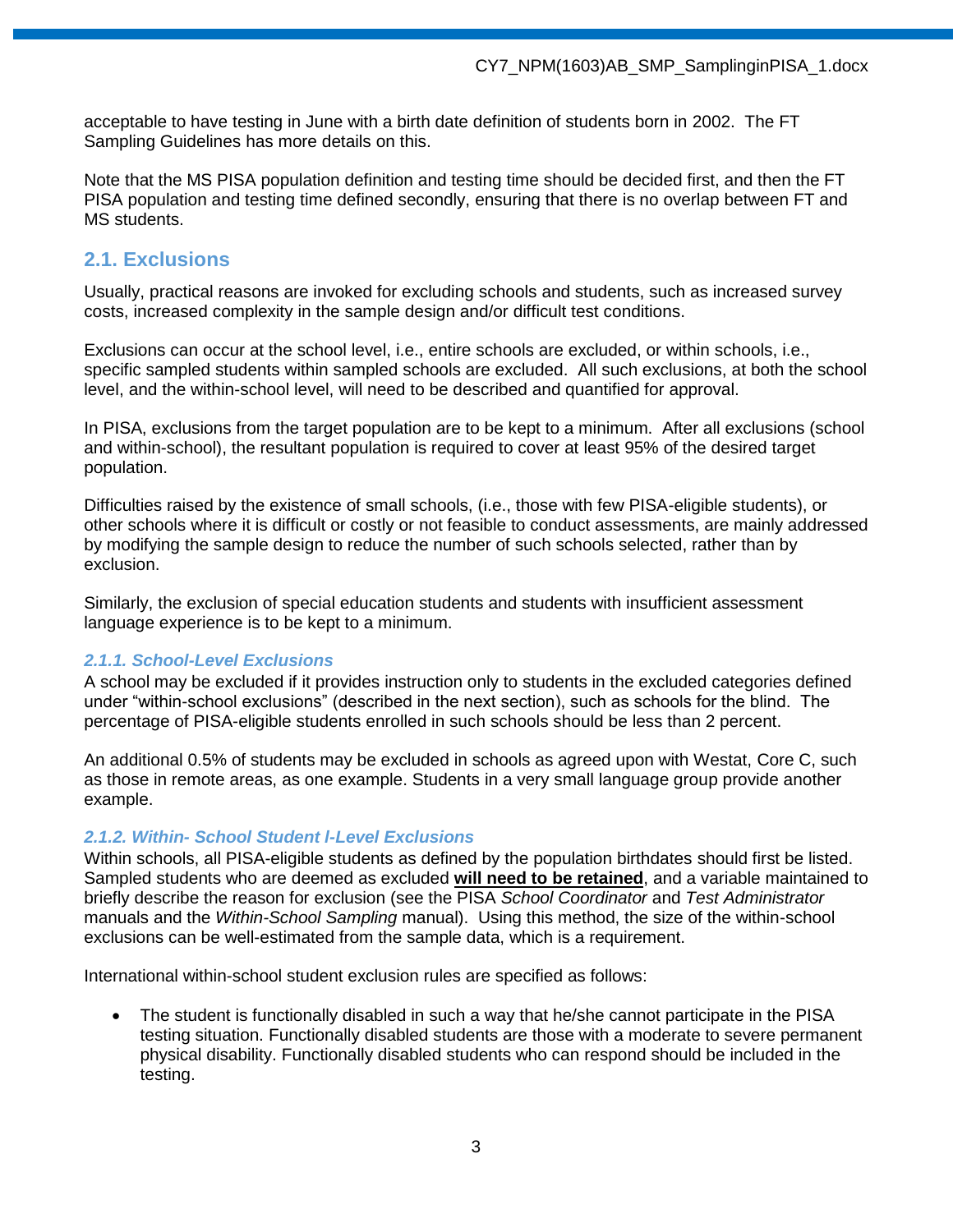- The student has a cognitive, behavioural or emotional disability such that in the opinion of qualified staff, he/she cannot participate in the PISA testing situation. These are students who are cognitively, behaviourally or emotionally unable to follow even the general instructions of the assessment. Students should not be excluded solely because of poor academic performance or normal discipline problems.
- The student has insufficient assessment language experience to take the PISA test. Students who have insufficient assessment language experience are those who meet all the following three criteria:
	- − they are not native speakers in the assessment language,
		- − they have limited proficiency in the assessment language, and
		- − they have received less than one year of instruction in the assessment language.
- The student is not assessable for some other reason as agreed upon.
- There are no test materials available in the student's language of instruction.

The exact extent of within-school exclusions will not be known until the within-school sampling frames (student lists) have been returned from the participating schools and sampling weights computed.

Estimates of the extent of within-school exclusions are therefore required from the NPM to ensure that the national defined target population will cover at least 95 percent of the national desired target population.

At the time of school sampling frame creation, the NPM will be asked to provide his/her best estimate of the extent of within-school exclusions by type of exclusion and report the estimates on the Sampling Task 7b form.

Although it is expected that the four defined categories should cover all types of within-school exclusions, it may be the case that a particular country has one additional category. This needs to be limited to special circumstances as defined by the NPM and approved by the Contractors via the process of agreeing to adaptations to manuals.

## **2.2. Response Rates**

## *2.2.1. School-Level Response Rates*

PISA requires a minimum weighted participation (response) rate of 85% of originally sampled schools. However, nonparticipating sampled schools may be substituted with "replacement schools" identified at the time of school sampling to meet sample size and response rate requirements. The use of replacement schools does not guarantee that potential biases have been reduced. Therefore, you are encouraged to persuade as many original sampled schools as possible to participate; only a high participation rate of original sampled schools will minimize the potential for response bias.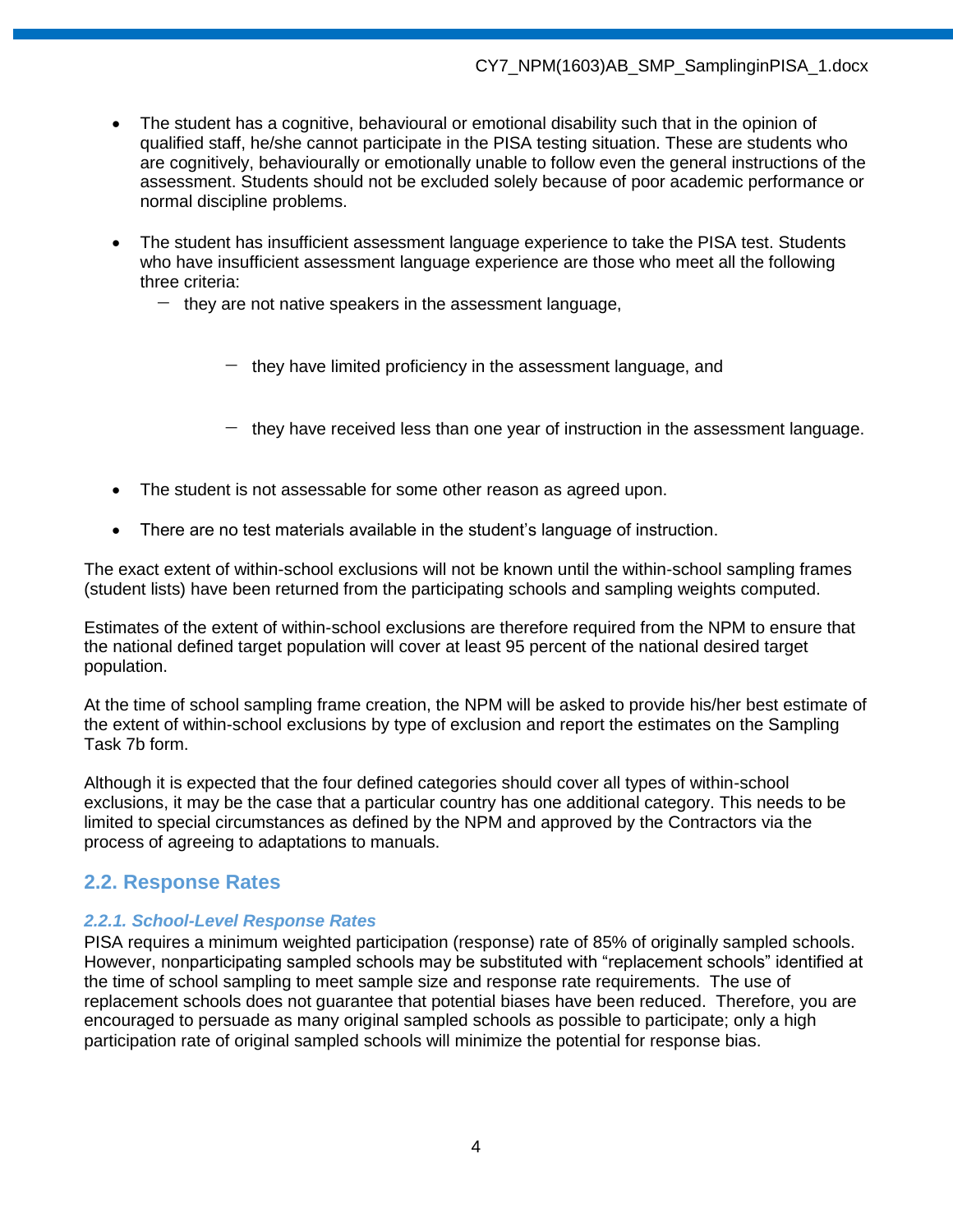Note that raising participation/response rates through the use of replacements improves yield, but that a given response rate achieved through the use of replacements is not as good as that same rate achieved without replacements.

That is, a school participation rate of x% before replacement has less potential for biases than the same response rate of x% achieved only after replacement.

Therefore, all other factors being equal, acceptability of the country's data in international comparisons will be relative to both the school participation rate of originally sampled schools and the response rate achieved with the use of replacements.

Three response rate zones -- acceptable, intermediate and not acceptable –- are defined. "Acceptable" means that the country's data will be included in international comparisons. "Not Acceptable" means that the country's data will be a candidate for not being reported in international comparisons, and will be included only if the NPM provides considerable evidence that nonresponse bias is likely to be minor. Finally, the "Intermediate" zone means that a decision on whether or not to include the country's data in international comparisons needs to be made while taking into account various other factors.

These zones are a function of the response rate before replacement, and the response rate after replacement. There are two sets of combinations of before and after response rates that are noted as being in the "acceptable" zone. Area (1.) in the chart below indicates the case where the response rate is acceptable based on the original sample only. Area (2.) indicates where replacement schools were needed in order to achieve an acceptable rate.



#### **PISA School Response Rates**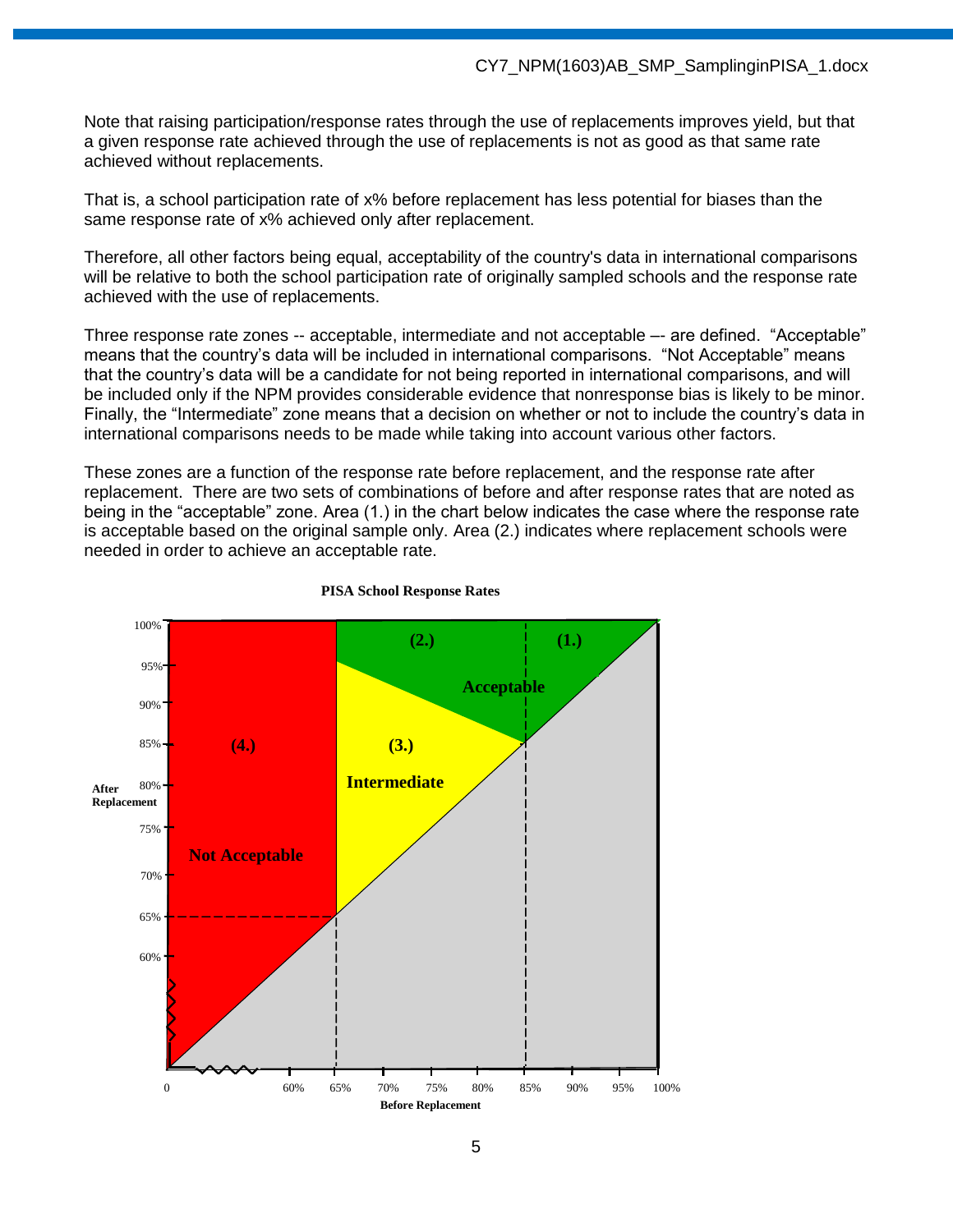Note that a school with less than 50% participation among the selected eligible and non-excluded students will not be considered as a participating school.

If such a school has less than 25% participation among the selected eligible and non-excluded students, then the students in such schools will not be included in analysis.

If such a school has more than 25% and less than 50% participation among the selected eligible students, the students in these schools will be retained for analysis, even though the school is considered a non-participant for the purposes of monitoring response rates.

## *2.2.2. Student-Level Response Rates*

PISA also requires, nationally, a minimum weighted participation rate (weighted) of 80 percent of students within participating schools (originally sampled and replacement).

Follow-up sessions may be required in schools where too few students participated in the originally scheduled test sessions. Guidelines for determining when follow-up sessions are appropriate are found in the PISA National Project Managers Manual. The task of determining whether follow-up sessions are required will be delegated to the School Coordinators and Test Administrators. As they oversee the actual test sessions, they will be able to promptly determine whether follow-up sessions are required at each school.

Student participation rates are calculated over all participating schools, whether originally sampled schools or replacement schools, and from the participation of students at the originally scheduled session and any follow-up session that may be required. The student participation rate requirement needs to be met at the national level, not necessarily for each participating school.

#### *2.3. Sample Design*

PISA uses a stratified two-stage sample design, where schools are sampled using probability proportional to size (the school enrolment of 15-year-olds) sampling, and students are sampled with equal probability within schools. Sampled students receive a final weight which indicates how many other students from the population are represented. The final student weight incorporates both the school weight (the inverse of the school's probability of selection) and the within-school student weight (the inverse of the student s probability of selection).

Why are schools stratified (divided into groups)? In sampling theory, the sampling variance can be reduced from that obtained by a simple random sample of schools, if schools within strata are thought to be fairly alike, and schools from different strata are thought to be quite different.

Why are schools sampled as the first stage unit and students sampled as the second stage unit? One of the main reasons for sampling students in this way is that often countries do not have a national list of enrolled PISA students available. The following points indicate additional reasons for this method of student sampling.

Consider a population of 400 students in 10 schools.. Suppose we select a sample of 40 students from the 400, ignoring which schools they are in. Table 2 shows what the sample could look like.

| ונו<br>н<br>я |  |
|---------------|--|
|---------------|--|

| <b>School ID</b> | # of students selected |
|------------------|------------------------|
|                  |                        |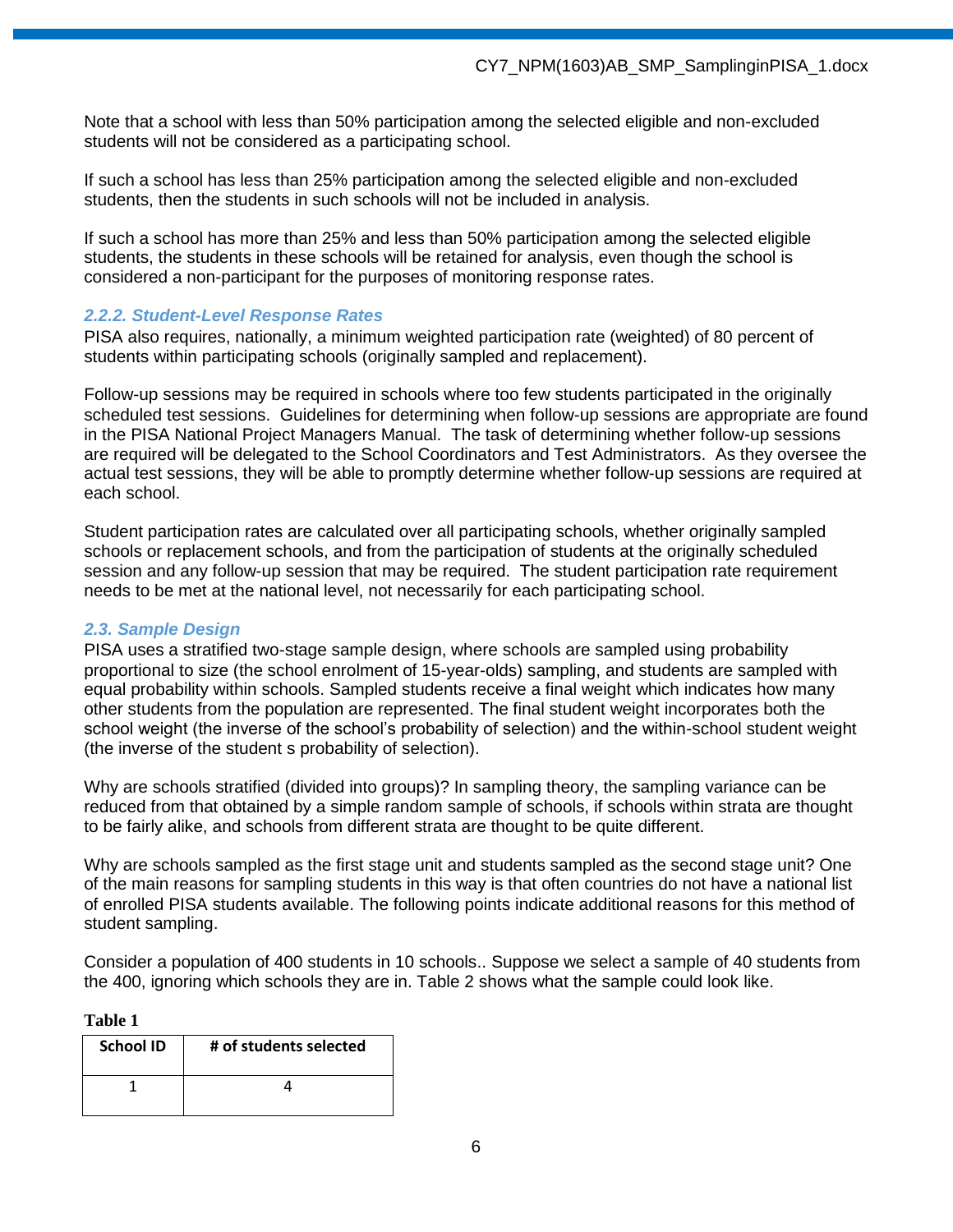| $\overline{2}$ | 9            |
|----------------|--------------|
| $\mathsf 3$    | 0            |
| 4              | $\mathbf{1}$ |
| 5              | 0            |
| 6              | $\mathbf 2$  |
| $\overline{7}$ | 4            |
| 8              | 10           |
| 9              | 0            |
| 10             | 10           |
| <b>Total</b>   | 40           |

Suppose that out of the 10 schools seen in Table 1, school 8 and 10 both have all students sampled, and that five other schools have varying numbers of students sampled. The disadvantages of this design are that 7 out of 10 schools would have to be visited, and several schools would need to be visited for very few students while others would need to be visited to see all their students.

To remedy one of these disadvantages, a pre-determined number of schools is sampled first in PISA thereby controlling the number of schools that need to be visited to reach the required student sample size. Within each sampled school, an equal number of PISA students are sampled, usually 35 students for PBA countries and 42 students for CBA countries. This controls the second disadvantage noted above that in some schools all or most students would need to be assessed (think about very large schools).

As noted earlier, schools are sampled with probability-proportional-to-size sampling while students are sampled with equal probability within schools. This method of sampling has many nice qualities. In a perfect world, all sampled students would have the same final weight, thus helping to minimize sampling variability. Additionally, the sum of the final student weights should equal the number of students in the population. If schools were sampled with equal probability, neither of these nice properties would occur. Thus, the combination of probability-proportional-to-size sampling of schools, together with equal probability sampling of a fixed number of students within each school, is designed to yield a sample in which all categories of students are represented in proportion to their size in the population.

For PISA 2018, the required sample size needs to aim for at least 6300 assessed students for CBA countries and for 5250 assessed students for PBA countries from a minimum of 150 sampled and participating schools. In small countries that do not have this many students, a census of students should be conducted.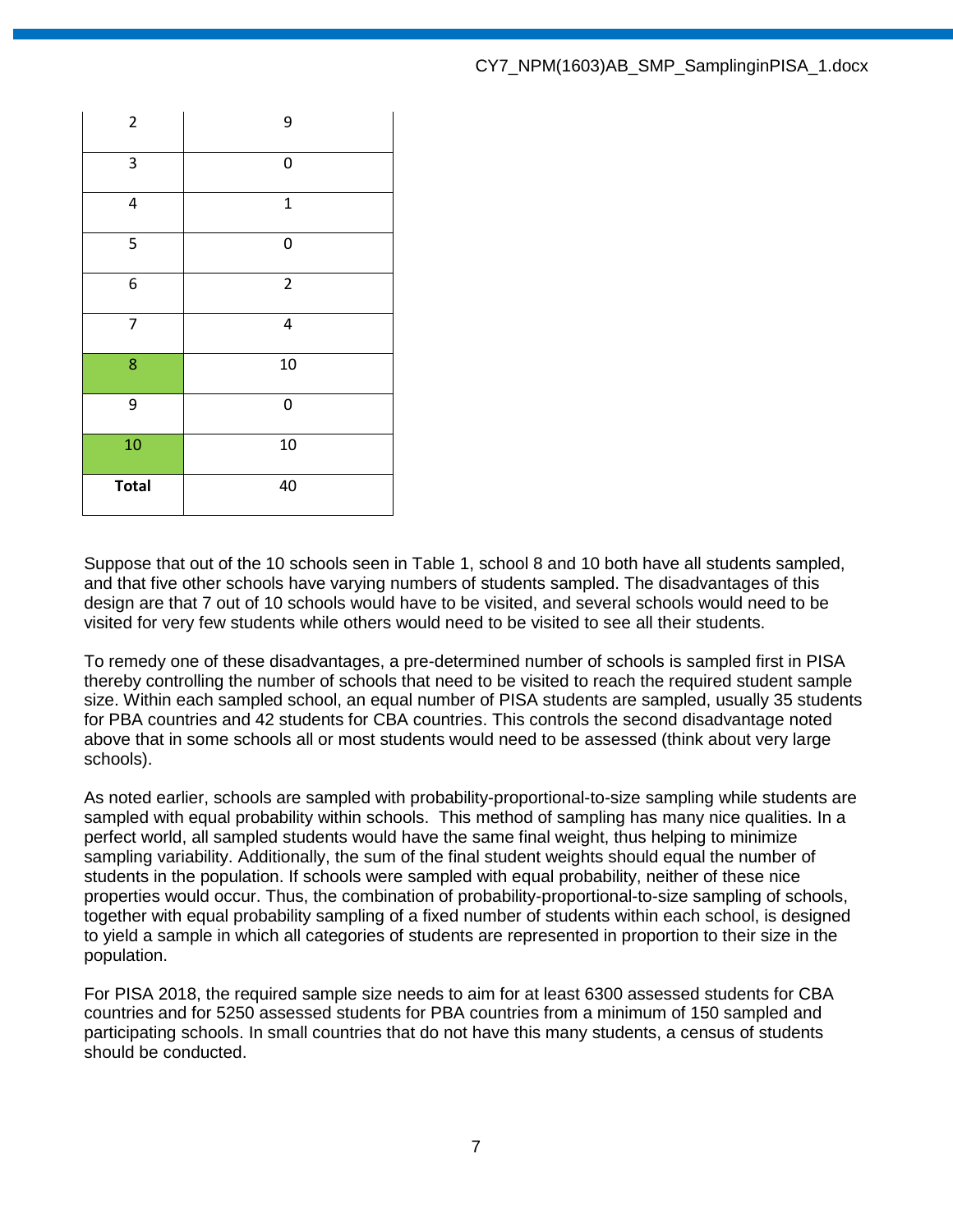Any countries that had larger than average sampling variances in PISA 2015, or which did not achieve the minimum required number of assessed students will have additional work done on their sample design so that these situations can be remedied in PISA 2018. This may mean selecting more than the minimum number of students.

## **2.4. School Sampling**

## *2.4.1. The Frame (School List)*

The international desired target population is intended to provide full coverage of all PISA-eligible students attending an educational institute within the country. All NPMs are required to construct a school sampling frame covering their target population. It is from this list that the school sample will be selected.

This means that countries are to include PISA-eligible students who attend on only a part-time basis, are in vocational training or other non-general types of programmes, or any other related type of educational programme, or who are in foreign or International schools within the country, **even if they are not included in other international or national studies**.

Therefore, all schools located within a country **with the potential to have one or more** 15-year-old students in grades 7 or above at the time of testing should be listed on the school frame for sampling:

- urban and rural, domestic and foreign schools, national and international, and tribal schools;
- public and private (including charter, parochial, parish schools);
- grade 7 and above (including middle and secondary schools, graded and ungraded schools);
- mainstream, vocational training, special education, or any other special types of programmes or tracks;
- schools for boys and girls or single sex schools; and
- schools for full-time or part-time students and for students enrolled in day/night/evening programmes.
- Non-educational institutions are not part of the study population. Some examples of institutions NOT eligible for PISA are homebound schools, correspondence schools, or weekend driving schools.

A well-constructed school sampling frame is one that provides complete coverage of the target population without being contaminated by incorrect entries, duplicate entries, incomplete entries, or entries that refer to elements that are not part of the defined target population.

Initially, this list should include **any school that could have any PISA-eligible students**, even those that may later be excluded, or those which currently do not have any PISA-eligible students.

The construction of a school sampling frame depends to a great extent on the availability of appropriate information about schools and students.

Each school entry on the frame should include at minimum: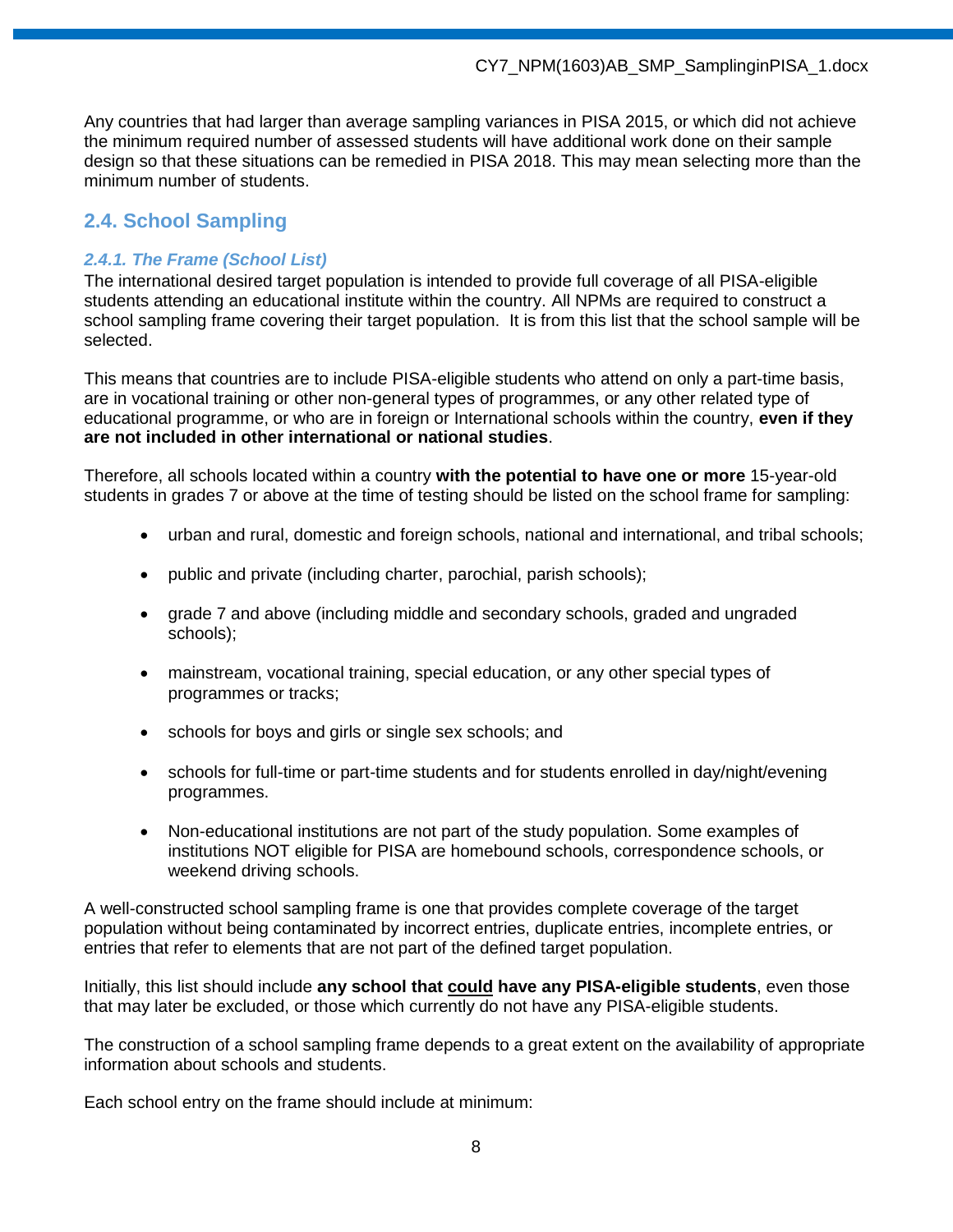- School identification information, such as a unique national ID, and contact information such as name, address, phone number, etc.
- A suitable measure of the approximate enrolment of PISA-eligible students. In order of suitability, examples of this are:
	- − Current school enrolment of 15-year-olds; Current enrolment data, however, is rarely available at the time schools are sampled. If none of the types of enrolment listed below are available, or if the available enrolment data are too out of date, schools may have to be selected with equal probabilities, which may in turn require an increased school sample size.
	- − If 15-year-olds tend to be enrolled in two or more grades, and the proportions of students who are 15 in each grade are approximately known, the 15-year-old enrolment can be estimated by applying these proportions to the corresponding grade level enrolments; For example, suppose that grades 9 and 10 have the majority of PISA students, and 40% of PISA age students are in grade 9 and 50% of PISA age students are in grade 10. If you have for school X on the school frame, that the school has 185 students in grade 9 and 250 in grade 10, then your estimate for PISA enrolment for school X, if done using this method, would be  $(0.40 \times 185)+(0.50 \times 250) = 199$ .
	- − The grade enrolment of the modal grade for 15-year-olds; and
	- − Total student enrolment, divided by the number of grades in the school.
- Coded information about the school, such as region of country, school type (public or private), urban/rural classification, etc. which may have some effect on the assessment outcomes, and can be used as stratification variables (variables used for dividing the population into mutually exclusive groups so as to improve the precision of sample-based estimates).

The quality of the sampling frame has a direct effect on the survey results, and thus frame construction should be treated with extreme care. As noted, an approximate enrolment of PISA-eligible students (i.e.15-year-olds) needs to be associated with each school listed in the sampling frame. The quality of a sampling frame will, to a large extent, depend on the accuracy of this data because school selection probabilities are based on this quantity.

Westat, Core C will assess the extent of missing or inaccurate data used for stratification and for creating the measure of size needed for the school sampling method, as these will increase sampling error.

#### *2.4.2. School Sample Selection*

As in the past, the school selection will be done by Westat, Core C and its sub-contractor, ACER, based on a design agreed upon between each country's NPM and the Westat, Core C.

School sampling by the contractors was first implemented for PISA 2003 at no extra cost to countries and was also done in this way for PISA 2006, PISA 2009, PISA 2012, and PISA 2015. This is also the plan for PISA 2018.

From the Contractor's point of view, there have been obvious benefits from sampling schools in this way in terms of efficiency, timeliness, and quality.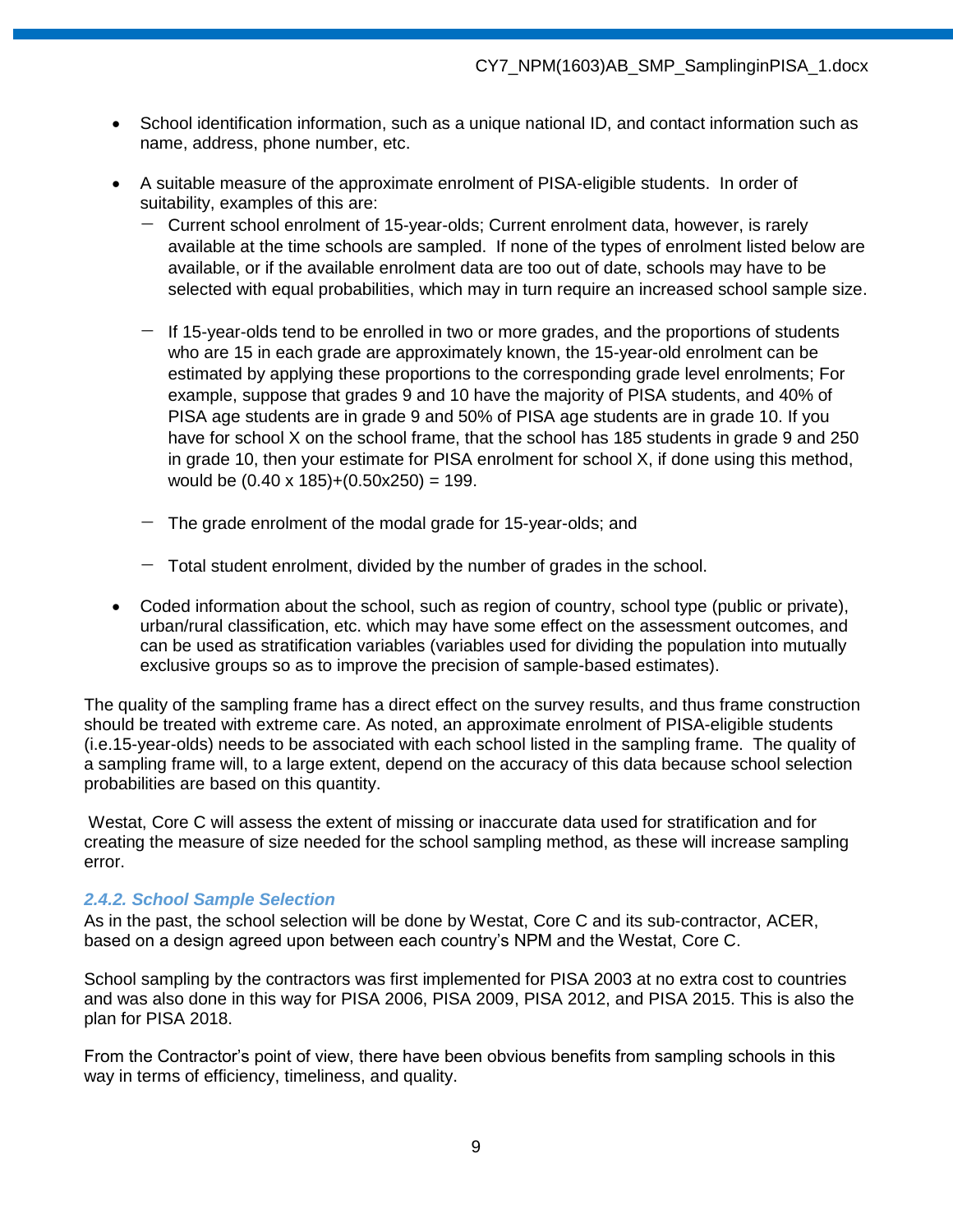Again in PISA 2018 there will be no additional cost to countries unless a country's national options result in a sample design too complex for this to be easily done.

This school selection procedure, shared between Westat, Core C and ACER, will require that you keep Westat, Core C and ACER closely informed about when you need to have your school samples. Meeting each country's timing requirements can only be done if all required information and an adequate sampling frame (school list) of schools are submitted in a timely and accurate fashion.

#### *2.4.3. Replacement Schools*

As noted earlier, you need to make every effort to get as many of the sampled schools to participate as possible. However, it is not always possible to obtain the participation of all sampled schools.

In order to avoid the resulting sample size losses, a mechanism to identify **in advance** replacement schools for non-participating sampled schools is needed. A second, perhaps more important, reason for identifying replacement schools in advance is to avoid the haphazard use of alternate schools as replacements, which may actually amplify response biases.

Although the approach used is no guarantee of avoiding non-response biases, it will at least tend to minimise the potential for bias. The technique of identifying replacements should lead to less nonresponse bias than the alternative of drawing a larger sample initially, in anticipation of non-response.

Each sampled school in the main survey will be assigned two replacement schools, if possible, on the sampling frame.

Replacement schools should only be used if the originally sampled school refuses to participate or otherwise does not participate for a reason OTHER than ineligibility or exclusion. Ineligible or excluded originally sampled schools should not be replaced.

## *2.4.4. Treatment of Small Schools*

Small schools in the sample can result in a reduced sample size of students for the national sample, below the desired target. Alternatively, the sample may contain many small schools, which is an administrative burden.

In order to minimise these problems, the small schools in the sampling frame may require undersampling (relative to other schools in the population) depending on the proportion of students who are in these schools.

Additionally, as in previous PISA cycles, extremely small schools with exactly one or two students on the school sampling frame will be retained on the frame for sampling (as opposed to being excluded from the frame). If any of these extremely small schools are sampled, they can be excluded in the field, IF the school has only 1 or only 2 PISA students, and IF the expected level of such exclusions is less than 0.5% of the population and IF this would not result in an overall level of exclusion in excess of 5% and IF this is approved by Westat, Core C.

## **2.5. Within-School Sampling**

As in the past, students within sampled schools are to be sampled with equal probability using the Contractor software, *KeyQuest*.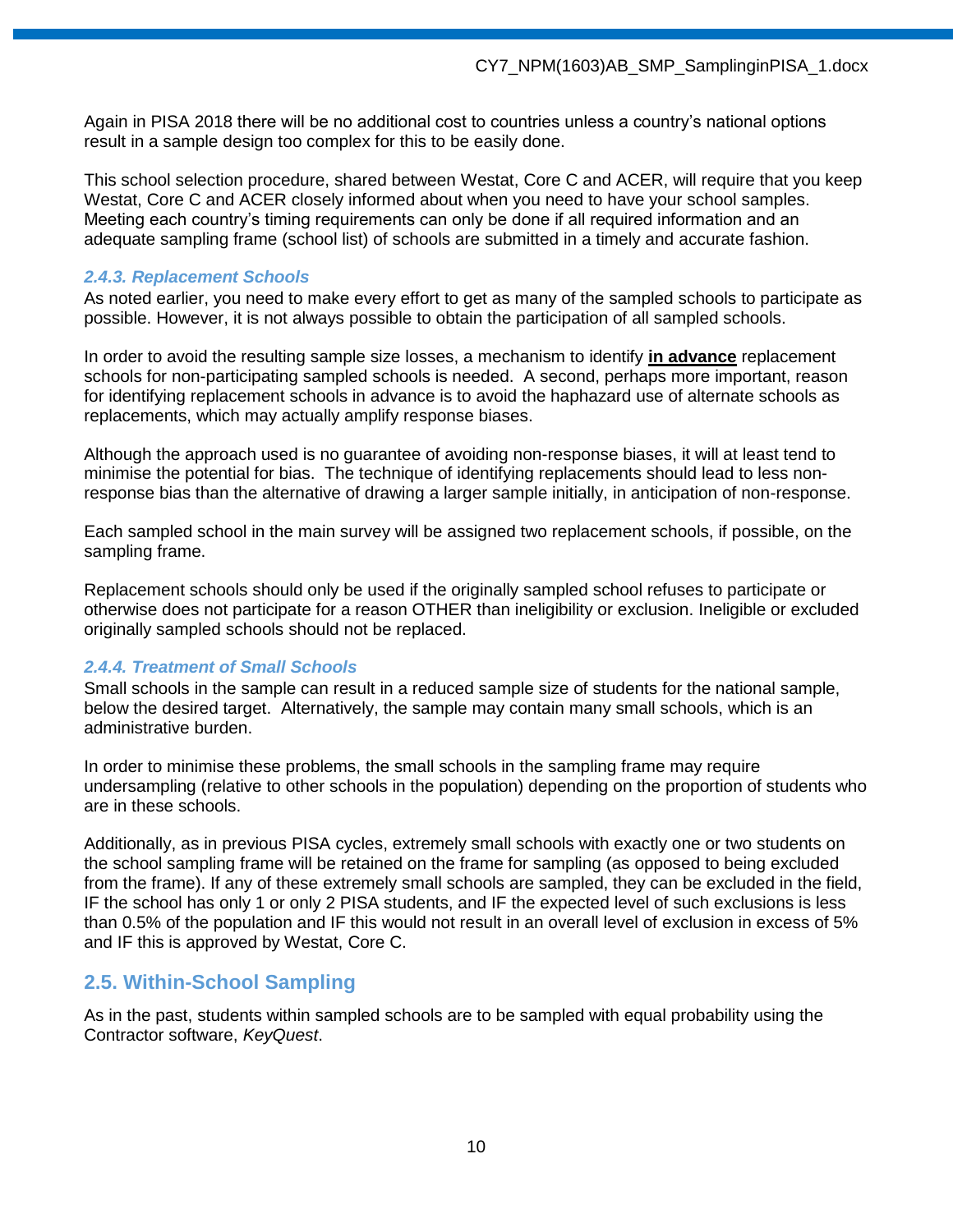#### **Within sampled schools, students will need to be sampled from a complete list of all PISA students in the school, no matter what classroom they belong to, nor what grade or gender they belong to, nor what programme or track or shift/attendance session they belong to.**

That is, student sampling for PISA has always been, and continues to be, **direct student sampling.**  Similar to the previous PISA cycles, class based sampling will not be acceptable for obtaining a sample of 15-year-olds since this would adversely affect the ability of the study to provide variance components within and between schools.

For all countries, but especially for any country implementing any International and/or national options, using *KeyQuest* becomes crucial because of higher reliance on the output from *KeyQuest* for the weighting of the student samples. This applies even to the class-grade sample option and in fact, more so for that option.

Usually the number of students selected per school (called the target cluster size (TCS)) is 35 for PBA countries and 42 for CBA countries, but this can vary among countries, and even among strata within a country. The number of students selected in each school needs to be at least 25. In all sampled schools that have fewer than TCS PISA students, all PISA students need to be sampled, even if there is only one student.

## **2.6. Submission of Required Information to Westat, Core C**

For PISA 2018, as for previous PISA cycles some required information will need to be uploaded as sampling forms to the PISA Portal.

## **Section 3 - Field Trial for PISA 2018**

The Field Trial should occur in the period March – June 2017 with appropriate birth date definitions. The Field Trial birth date definition should not overlap the definition to be used in the Main Survey, so as to eliminate the possibility that an individual student could be sampled for both studies.

For countries with multiple language groups, a Field Trial should occur in a language if that language group represents more than 5 percent of the total eligible population.

*KeyQuest* will need to be used to select the within-school student samples.

The number of schools required will depend on the language composition of the country as well as on any International and/or national options that may be implemented. A few schools in addition to the required number (25 for PBA countries and 28 for CBA countries) should be sampled as replacement schools since some may not respond.

If a country will implement any International or national option for the Main Survey which involves within-school sampling, these options need to be tested in the Field Trial.

If the option under consideration is grade sampling, the country should be fairly certain that it will implement grade sampling in the Main Survey before testing this in the Field Trial, as testing this option in the Field Trial increases the undesirable risk of having the same students in the Field Trial sample and the Main Survey sample.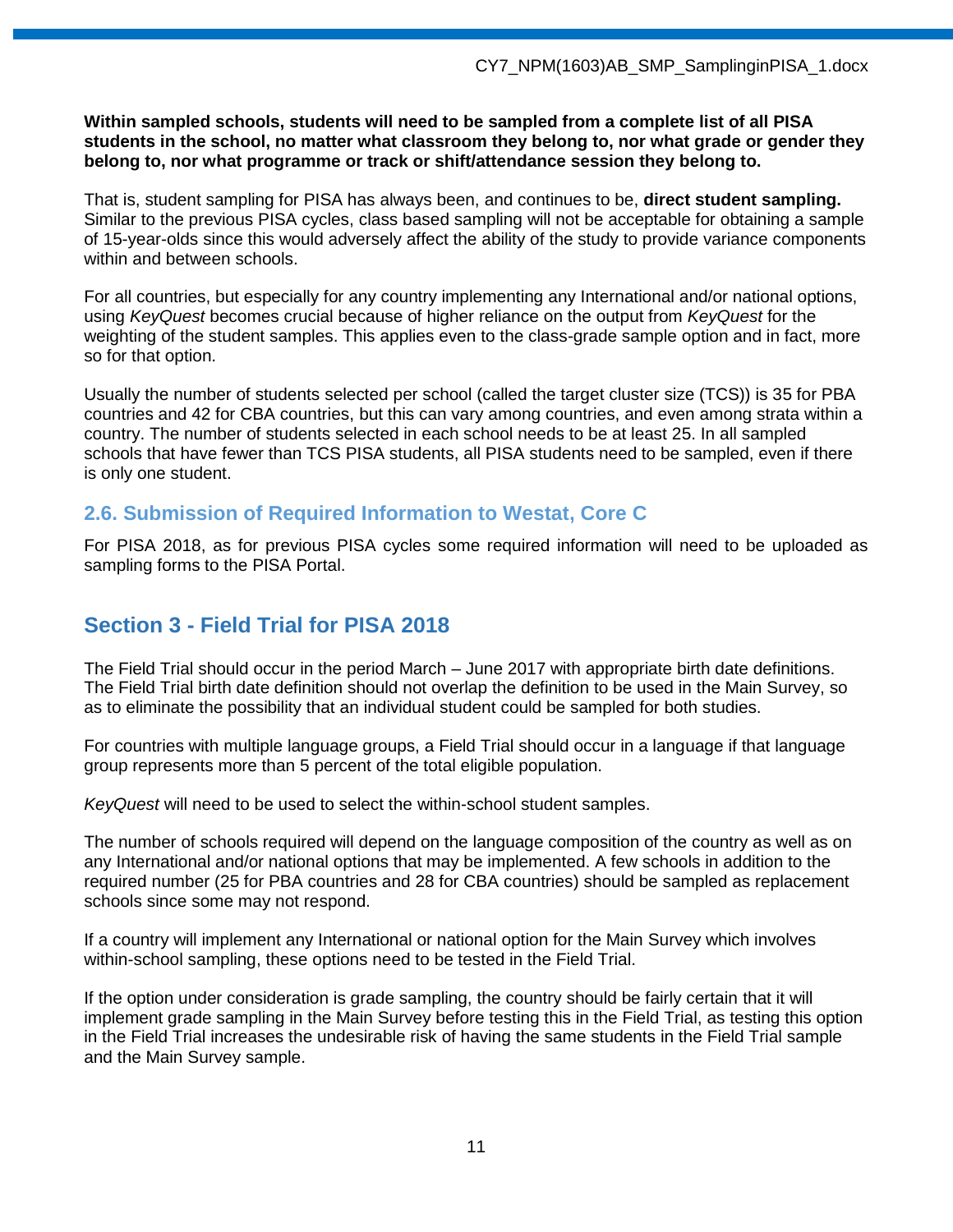The sample for the Field Trial is a convenience sample of schools chosen by each country. Although not a probability sample, there are guidelines that need to be followed.

In particular, the sample should cover different tracks (vocational, business, general, etc.) in the school system where any significant proportion of the 15-year-olds are in school.

The sample should cover schools with different grades that contain any significant proportion of the 15 year-olds.

The sample should cover different demographic and socio-economic groups in the population of enrolled 15-year-olds (e.g. different geographic regions, urban and rural regions, public and private schools, etc.).

Various Sampling Task forms need to be submitted to and approved by Westat, Core C.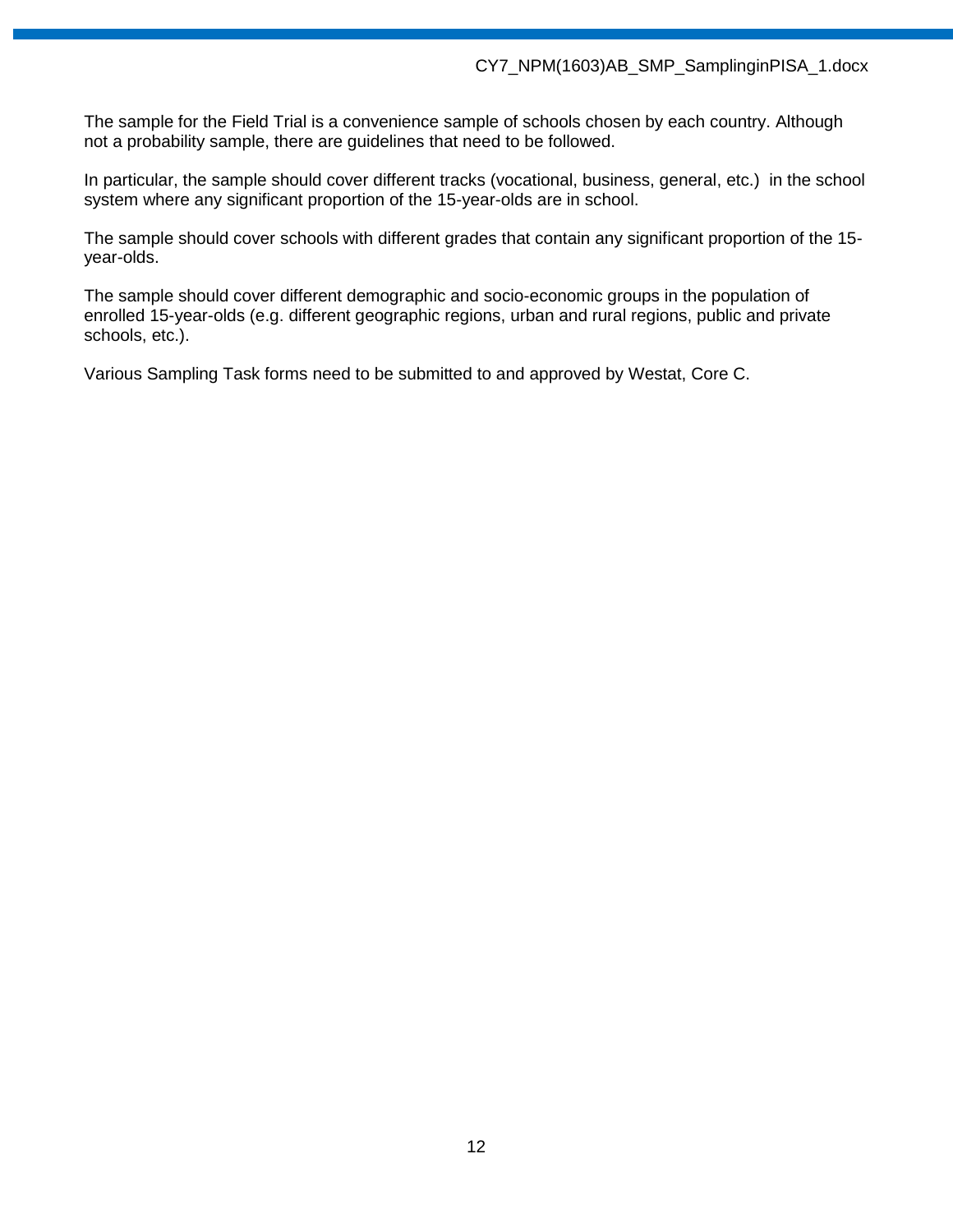#### CY7\_NPM(1603)AB\_SMP\_SamplinginPISA\_1.docx

## **Appendix**

Standard 1.1 The PISA Desired Target Population is agreed upon through negotiation between the National Project Manager and the international contractors within the constraints imposed by the definition of the PISA Target **Population** Standard 1.2 Unless otherwise agreed upon only PISA-Eligible students participate in the test. Standard 1.3 Unless otherwise agreed upon, the testing period: is no longer than eight consecutive weeks in duration for computer-based testing participants is no longer than six consecutive weeks in duration for paper-based testing participants does not coincide with the first six weeks of the academic year, and begins exactly three years from the beginning of the testing period in the previous PISA cycle ۰ Standard 1.4 Schools are sampled using agreed upon, established and professionally recognised principles of scientific sampling. Standard 1.5 Student lists should not be collected more than 8 weeks prior to the start of data collection, unless otherwise agreed upon. Standard 1.6 Students are sampled using agreed upon, established and professionally recognised principles of scientific sampling and in a way that represents the full population of PISA-Eligible students. Standard 1.7 The PISA Defined Target Population covers 95% or more of the PISA Desired Target Population. That is, school-level exclusions and within-school exclusions combined do not exceed 5%. Standard 1.8 The student sample size for the computer-based mode is a minimum of 6300 assessed students, and 2100 for additional adjudicated entities, or the entire PISA Defined Target Population where the PISA Defined Target Population is below 6300 and 2100 respectively. The student sample size of assessed students for the paper-based mode is a minimum of 525 Standard 1.9 The school sample size needs to result in a minimum of 150 participating schools, and 50 participating schools for additional adjudicated entities, or all schools that have students in the PISA Defined Target Population where the number of schools with students in the PISA Defined Target Population is below 150 and 50 respectively. Countries not having at least 150 schools, but which have more students than the required minimum student sample size, can be permitted, *if agreed upon*, to take a smaller sample of schools while still ensuring enough sampled PISA students overall. Standard 1.10 The final weighted school response rate is at least 85% of sampled eligible and non-excluded schools. If a response rate is below 85% then an acceptable response rate can still be achieved through agreed upon use of replacement schools. Standard 1.11 The final weighted student response rate is at least 80% of all sampled students across responding **schools** Standard 1.12 The final weighted sampling unit response rate for any optional cognitive assessment is at least 80% of all sampled students across responding schools. Standard 1.13 Unless otherwise agreed upon, the international contractors will draw the school sample for the Main Survey. **Standard 1.14** Unless otherwise agreed upon, the National Centre will use KeyQuest to draw the student sample, using the list of eligible students provided for each school. dards 1.1 through 1.14 apply to the Main Survey but not the Field Trial. Note 1.1 Note 1.2 Data from schools where the student response rate is greater than 25% will be included in the PISA dataset. Note 1.3 For the purpose of calculating school response rates, a participating school is defined as a sampled school in which more than

50% of sampled eligible, non-excluded students respond.

Note 1.4 Acceptat reparation Manual.

Note 1.5<sup>-</sup>

Guidelines for acceptable exclusions that do not affect standard adherence, are as follows:

School level exclusions that are exclusions due to geographical inaccessibility, extremely small school size, administration of PISA would be not feasible within the school, and other agreed upon reasons and whose students total to less than 0.5 % of tl PISA Desired Target Population,